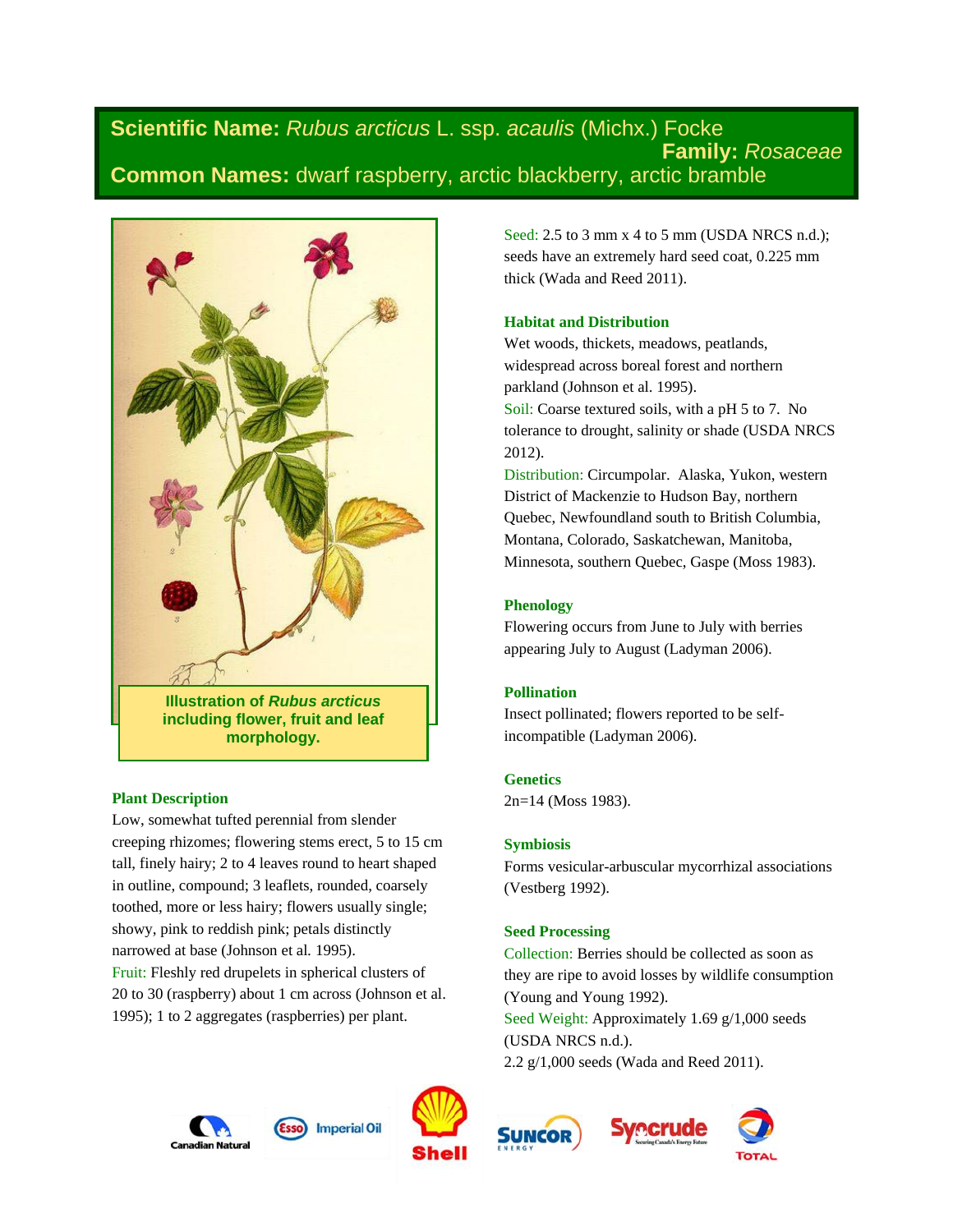Average Seed/Fruit: 25 seeds per fruit (Bonner and Karrfalt 2008).

Harvest Dates: July through August (Ladyman 2006). Cleaning: Maceration and floatation to recover seeds; dry completely before storing (Young and Young 1992).

Storage Behaviour: Likely orthodox; dry seed to low relative humidity prior to cold storage.

Storage: Seeds should be dried and stored at low temperatures (Young and Young 1992).

Longevity: *Rubus* spp*.* remain viable in the soil seed bank for long periods of time (Ladyman 2006) and studies have shown no loss in viability after 26 years of storage (Bonner and Karrfalt 2008).

#### **Propagation**

Natural Regeneration: By seeds and by rhizomes (Ladyman 2006).

Germination: Germination is low, less than 40% (Ladyman 2006, Wada and Reed 2011). Germination is epigeal (Young and Young 1992). Pre-treatment: Seed requires stratification (Plants for a Future n.d.). Stored seed requires one-month

stratification at about 3°C and is best sown as early as possible in the year (Plants for a Future n.d.). Sulfuric acid scarification of 30 min is recommended for the small seeded raspberries (*Rubus idaeus* L., *Rubus occidentalis* L.) and up to 3 h for the larger seeded Rubus spp. (Wada and Reed 2011). Direct Seeding: *Rubus* spp. are best grown under a thin layer of soil and mulch (Young and Young 1992).

Planting Density: 790 to 3,190 plants/ha (USDA NRCS n.d.).

Vegetative Propagation: Division in early spring or just before leaf-fall in the autumn (Plants for a Future n.d.). Larger divisions can be planted out direct into their permanent positions (Plants for a Future n.d.). Plants for a Future (n.d.) found it best to pot up the smaller divisions and grow them in a lightly shaded position in a cold frame, planting them out once they are well established in the summer.

Micro-propagation: Can be micro-propagated (Lindqvist et al. 1998).



#### **Aboriginal/Food Uses**

Food: Berries can be collected and eaten fresh or made in to jam (Marles et al. 2000).

#### **Wildlife/Forage Usage**

Wildlife: Young growth, berries and leaves are eaten utilized by game (Tannas 1997). Livestock: Not used by livestock if other food sources are available (Tannas 1997). Grazing Response: Increaser, resistant to moderate browsing (Tannas 1997).

# **Reclamation Potential**

*Rubus* spp. have been shown to do well after disturbances, especially fire, and are good for erosion control and slope stabilization (Bonner and Karrfalt 2008).

*Rubus arcticus* is sensitive to low moisture levels and compacted soils (Ladyman 2006).

#### **Commercial Resources**

Availability: Not cultivated in Alberta; propagules must be collected from native populations. Cultivars: There are two commercially-propagated clones only in Finland for use mainly in the liqueur industry they are not suitable for reclamation (Lindqvist 1998).











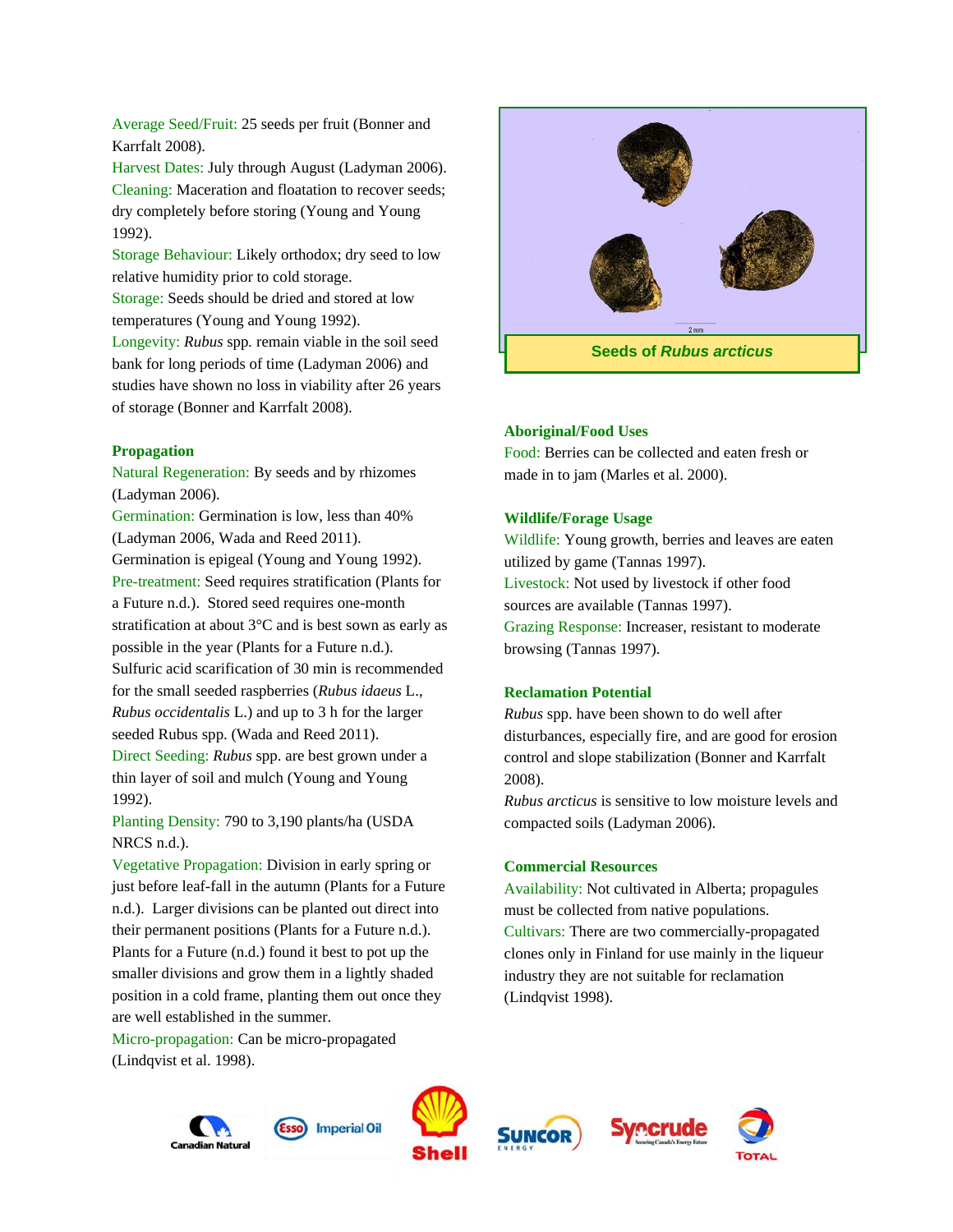#### **Notes**

Synonyms *Cylactis arctica* ssp. *acaulis*, *Rubus acaulis*, *Rubus arcticus* var. *acaulis* (Lady Bird Johnson Wildflower Center 2007).

There are three subspecies of *Rubus arcticus – Rubus arcticus* ssp. *acaulis, Rubus arcticus* ssp. *arcticus* and *Rubus arcticus* ssp. *stellatus* (ITIS n.d.) which hybridise between each other as well as with *R. pubescens* (Moss 1983).

*Rubus arcticus* is listed as 97% intact (less occurrences than expected) in the Alberta oil sands region (Alberta Biodiversity Monitoring Institute 2014).

Rubus sp. can live 15 years or more depending on area (Bonner and Karrfalt 2008).

### **Photo Credits**

Photo: Tracey Slotta @ USDA-NRCS PLANTS Database.

Line Diagram: *Rubus arcticus* L. from Bilder ur Nordens Flora. Public Domain. (1917-1926).

#### **References**

Alberta Biodiversity Monitoring Institute, 2014. The status of biodiversity in the oil sands region of Alberta. Alberta Biodiversity Monitoring Institute, Edmonton, Alberta. 47 pp. [http://www.abmi.ca/FileDownloadServlet?filename=](http://www.abmi.ca/FileDownloadServlet?filename=The%20Status%20of%20Biodiversity%20in%20the%20Oil%20Sands%20Region%20of%20Alberta_2014_Supplemental%20Report.docx&dir=REPORTS_UPLOAD) [The%20Status%20of%20Biodiversity%20in%20the](http://www.abmi.ca/FileDownloadServlet?filename=The%20Status%20of%20Biodiversity%20in%20the%20Oil%20Sands%20Region%20of%20Alberta_2014_Supplemental%20Report.docx&dir=REPORTS_UPLOAD) [%20Oil%20Sands%20Region%20of%20Alberta\\_201](http://www.abmi.ca/FileDownloadServlet?filename=The%20Status%20of%20Biodiversity%20in%20the%20Oil%20Sands%20Region%20of%20Alberta_2014_Supplemental%20Report.docx&dir=REPORTS_UPLOAD) 4 Supplemental%20Report.docx&dir=REPORTS\_U [PLOAD](http://www.abmi.ca/FileDownloadServlet?filename=The%20Status%20of%20Biodiversity%20in%20the%20Oil%20Sands%20Region%20of%20Alberta_2014_Supplemental%20Report.docx&dir=REPORTS_UPLOAD) [Last accessed June 16, 2014].

Bonner, F.T. and R.P Karrfalt, 2008. *Rubus* L. IN: The woody plant seed manual. United States Department of Agriculture. Agriculture Handbook 727. pp. 984-996.

[http://www.uri.edu/cels/ceoc/documents/WoodyPlant](http://www.uri.edu/cels/ceoc/documents/WoodyPlantSeedManual-Complete.pdf) [SeedManual-Complete.pdf](http://www.uri.edu/cels/ceoc/documents/WoodyPlantSeedManual-Complete.pdf) [Last accessed October 24, 2013].

ITIS (International Taxonomic Information System), n.d. *Rubus arcticus* ssp. *acaulis* (Michx.) Focke. IN: Integrated taxonomic information system on-line database.

[http://www.itis.gov/servlet/SingleRpt/SingleRpt?sear](http://www.itis.gov/servlet/SingleRpt/SingleRpt?search_topic=TSN&search_value=524632)

**Canadian Natura** 



Johnson, D., L. Kershaw, A. MacKinnon and J. Pojar, 1995. Plants of the western boreal forest and aspen parkland. Lone Pine Publishing and the Canadian Forest Service, Edmonton, Alberta. 392 pp.

Lady Bird Johnson Wildflower Center, 2007. *Rubus arcticus* L. ssp. *acaulis* (Michx.) Focke Dwarf raspberry. IN: Native Plant Database. University of Texas at Austin, Austin, Texas. [http://wildflower.org/plants/result.php?id\\_plant=RU](http://wildflower.org/plants/result.php?id_plant=RUARA2)

[ARA2](http://wildflower.org/plants/result.php?id_plant=RUARA2) [Last accessed October 24, 2013].

Ladyman, J.A.R., 2006. *Rubus arcticus* L. ssp. *acaulis* (Michaux) Focke (dwarf raspberry): A technical conservation assessment. USDA Forest Service, Rocky Mountain Region. 76 pp. [http://www.fs.fed.us/r2/projects/scp/assessments/rubu](http://www.fs.fed.us/r2/projects/scp/assessments/rubusarcticussspacaulis.pdf) [sarcticussspacaulis.pdf](http://www.fs.fed.us/r2/projects/scp/assessments/rubusarcticussspacaulis.pdf) [Last accessed October 8, 2013].

Lindqvist, H., H. Koponen and J.P.T. Valkonen, 1998. *Peronospora sparsa* on cultivated *Rubus arcticus* and its detection by PCR based on ITS sequences. Plant Disease 82: 1304-1311.

Marles, R.J., C. Clavelle, L. Monteleone, N. Tays and D. Burns, 2000. Aboriginal plant use in Canada's northwest boreal forest. Natural Resources Canada and Canadian Forest Service. UBC Press, Vancouver, British Columbia. 368 pp.

Moss, E.H., 1983. *. R. arcticus* L. Dwarf raspberry. IN: Flora of Alberta. A manual of flowering plants, conifers, ferns, and fern allies found growing without cultivation in the province of Alberta, Canada. 2nd edition. University of Toronto Press, Toronto, Ontario. p. 366.

Plants for a Future, n.d. *Rubus arcticus* - L. IN: Plants For A Future, Dawlish, Devon, UK.